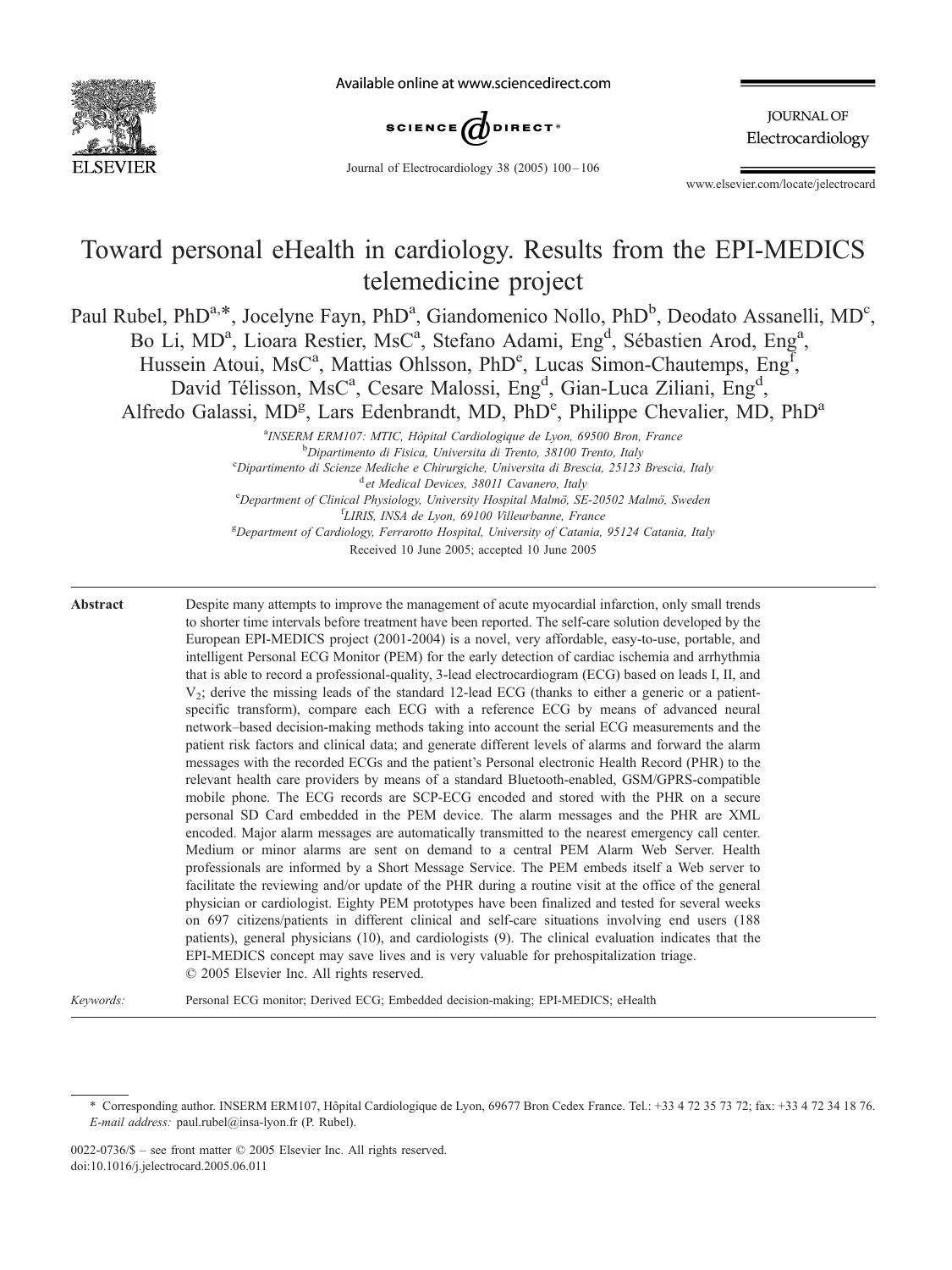## <span id="page-1-0"></span>1. Background: ambient intelligence and pervasive computing

Several new classes of miniaturized computing and communication devices such as smart cards, handheld computers (PDA), smart phones, and, more recently, intelligent and wearable medical devices have been designed during the past decade. Combined to the recent proliferation of wireless communication solutions, this presents exciting opportunities for the development of personal eHealth. For example, in Italy and in the United States, diabetic patients are currently using PDAs to collect and send critical medical data to a follow-up center or to their attending physicians who also have a similar handheld device connected to Internet by means of a wireless GPRSenabled cellular phone [\[1\].](#page-5-0) The European EPI-MEDICS project  $[2-4]$  $[2-4]$  has developed an easy-to-use, low-cost Personal ECG Monitor (PEM) having the capabilities of recording anywhere and anytime a simplified but of professional-quality electrocardiogram (ECG); analyzing the successive ECGs of a given patient with reference to a baseline ECG stored in a Smart Card embedded in the PEM; detecting in almost real time the onset of an infarction and/ or arrhythmias that are risky for the patient's health; and automatically transmitting an alarm message together with the ECGs and the patient's Personal electronic Health Record (PHR) to the nearest emergency center, 24-hour call center, or alarm server that in turn will send a Short Message Service (SMS) to the attending physician to warn him of the alarm message arrival (Fig. 1). In ambulatory situations, the PEM can also be used as a first-aid cardiology kit by the patient himself or by/for any citizen, whether at home, at work, in holidays, or in the street.

These smart devices together with the advances of wireless technologies such as Bluetooth, ZigBee, GPRS, or WIFI will allow the citizens to access and/or transmit their health data anywhere and anytime and to act as consumers responsible of their own health. This concept is called pervasive computing, where eHealth represents only one of the numerous application areas [\[5\].](#page-5-0)

Another recent concept is ambient intelligence. Defined by the EC Information Society Technologies Advisory Group in 1999, this idiom describes a potential future in which we will be surrounded by intelligent objects and in which the environment will recognize the presence of persons and will respond to it in an undetectable manner [\[6\].](#page-5-0) Thus, the European PROTECTOR project aims at developing an intelligent system that is able to alert a pedestrian of the nearing of a danger even if he does not yet see the car. EPI-MEDICS has developed intelligent solutions based on artificial neural networks (ANN) committees embedded in the PEM that mimic a multiexpert decision-making approach capable of taking into account the patient's specificity and risk factors.

These new research domains, ambient intelligence and pervasive computing, arrive just in time to help satisfy new needs of citizens/patients: home care and self-care [\[7,8\].](#page-5-0) This general trend is especially perceptible in the field of cardiology.



Fig. 1. Simplified model of the EPI-MEDICS concept. The PEM may be used on demand at different occasions at home, at work, or during a trip. Depending on the alarm level and/or on the scenario of use, the alarm message and the ECGs may be automatically sent together with the embedded PHR via a standard Bluetooth-enabled, GSM/GPRS-compatible mobile phone to an emergency call center, a competence center, or to the attending cardiologist or GP.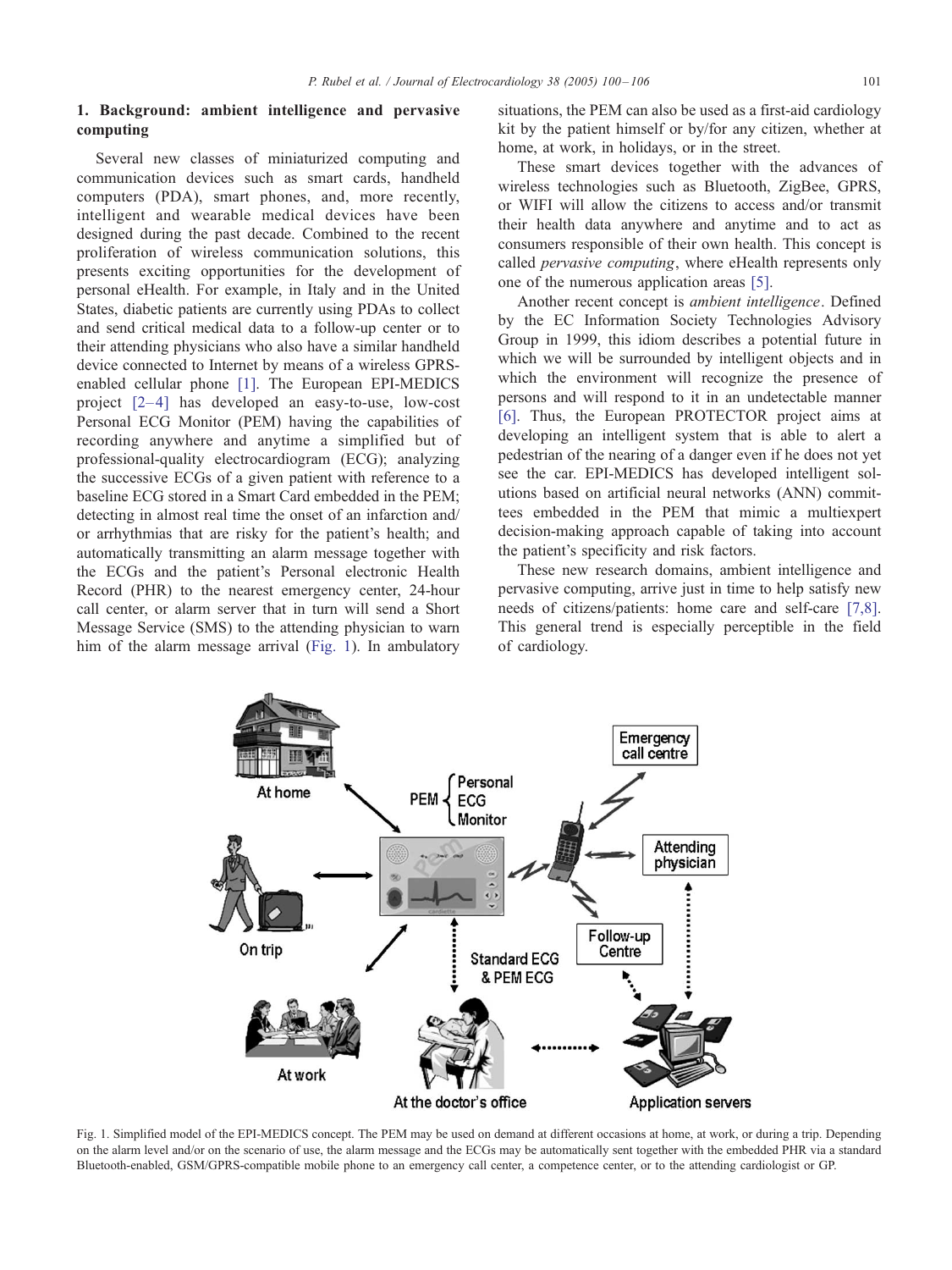## 2. Toward a new paradigm in telecardiology: self-care

In western countries, heart disease is still the main cause of early disability and premature death, and almost two thirds of the cardiac deaths occur outside the hospital. Epidemiological data suggest that greater deployment of resources for prehospital care has more potential to reduce the fatality rate of acute myocardial infarction (AMI) than the intensification of treatment in hospital [\[9\],](#page-5-0) and that the earlier treatment is given, the better: when matters more than where [\[10\]](#page-5-0). New strategies are thus needed to reduce the time between the onset of the first symptoms and the decision to treat.

However, correct and timely diagnosis of acute ischemia is a very difficult task. Chest pain may be caused by other diseases than AMI, and there are also ischemia episodes that are silent, like patients with diabetes. The only easy-to-use, immediately available, and useful diagnostic tool for assessing the probability of a cardiac event in the prehospital phase, for stratifying its degree (stable, unstable angina, AMI, risk of out-hospital or in-hospital death), and for guiding therapy is the ECG. Ambulances are increasingly being equipped with digital ECGs and means to transmit the ECGs to a coordination center for teleexpertise. But the sensitivity of the ECG for assessing acute ischemia is still limited. It might be considerably increased if a previous reference tracing would be available. The ECG is like a fingerprint and analyzing serial changes will allow to overcome intersubject variability and thus to considerably improve the sensitivity and the specificity of the diagnostic tool. But performing serial ECG analysis implies that the patient's reference ECGs and the relevant clinical information have been stored on an easy-to-access media such as a central database, a personal Smart Card, or a personal portable device such as a PEM device.

Attempts have also been made to improve the management of cardiac care by teaching patients to recognize symptoms of myocardial infarctions. Nevertheless, only small trends to shorter time intervals before treatment have been reported. Symptoms are often interpreted incorrectly.

Event recorders and transtelephonic ECG recorders are increasingly used to improve decision making by following patients at home or in ambulatory situations. But these systems are usually unable to capture transient ECG events such as infrequent arrhythmias or ischemic episodes. Moreover, all these systems require setting up new information technology infrastructures and medical services and need skilled personnel to interpret the ECG and take decisions for the patient care. This approach would be very impractical for patients with infrequent symptoms (~85% of patients with cardiac disease) and would be very expensive if adopted for every citizen at risk.

The challenge is thus 2-fold: (1) detect as early as possible the onset of ischemic or arrhythmic events, even for citizens who have not yet any known cardiac disease and (2) involve the health care structures without delay, but only if necessary.

#### 3. The EPI-MEDICS solution

The [soluti](#page-5-0)on designed by the European EPI-MEDICS project  $[2-4]$  is a novel, enhanced, portable, and intelligent PEM for the early detection of cardiac ischemia and arrhythmia ([Fig.](#page-1-0) [1\)](#page-1-0). The PEM is able to record a 10-second duration pseudo-orthogonal and 3-lead subset of the standard 12-lead ECG (DI, DII, and  $V_2$ ); to derive the missing 5 leads  $(V_1, V_3-V_6)$  of the standard 12-lead ECG [\[11\];](#page-5-0) to store the derived 12-lead ECG according to the SCP-ECG standard [\[12\]](#page-6-0) in an embedded SD memory card (hereafter called PemCard); to analyze and interpret the recorded 10-second ECG; to quantify its serial changes with reference to a baseline ECG previously stored in the PemCard; to generate different levels of alarms taking into account both the interpretation of the serial changes of the ECG signals and clinical information from the patient's PHR; and, in case of an alarm or on request of the patient or of an assisting person, to send by means of new generation wireless communication techniques (Bluetooth and GSM/ GPRS) an alarm message, the PHR, the baseline ECG, and the last recorded (abnormal) ECG to the most relevant health care provider ([Fig.](#page-1-0) [1\)](#page-1-0). The ECG signals are compliant with the SCP-ECG standard [\[12\].](#page-6-0) The messages and the PHR are encoded in XML.

Major alarms (acute ischemia/infarction, severe arrhythmia) are automatically transmitted to the nearest emergency call center. To offset the relatively slow speed of GPRS transmissions (which depends on the quality of the transmission and the traffic intensity and may take from 30 seconds up to a few minutes), we designed an application software running on the call center personal computers (PCs) that displays the incoming information as soon as received [\[4\].](#page-5-0) The data transmitted by the PEM are sent in the following order: (1) alarm message indicating the reason and the severity of the alarm; (2) patient demographics and localization; (3) ECG that triggered the alarm (hereafter called the last ECG); (4) the patient's PHR, especially his cardiac history and risk factors; (5) if available, the most recent baseline ECG (also called the reference ECG); (6) clinical symptoms (if the patient or an assisting person had the time to document them); and (7) the second last ECG (if available and specified in the settings). The coordinating physician in the ambulance coordinating center and the cardiologist in the emergency center can display and/or print on demand any received information, call back the patient on his mobile phone, and forward the received ECGs and the PHR to the relevant cardiac center for action or advice [\[13\].](#page-6-0)

In case of a medium alarm level (suspicion of ischemia and/or atypical arrhythmia), all information is sent to and temporarily stored on an alarm server ([Fig. 2\)](#page-3-0) that automatically sends an SMS to the attending health professional (cardiologist or general physician [GP]) stored in the patient's contact list of the PemCard. The SMS provides information about the reason and the level of the alarm, the patient's mobile phone number, the URL of the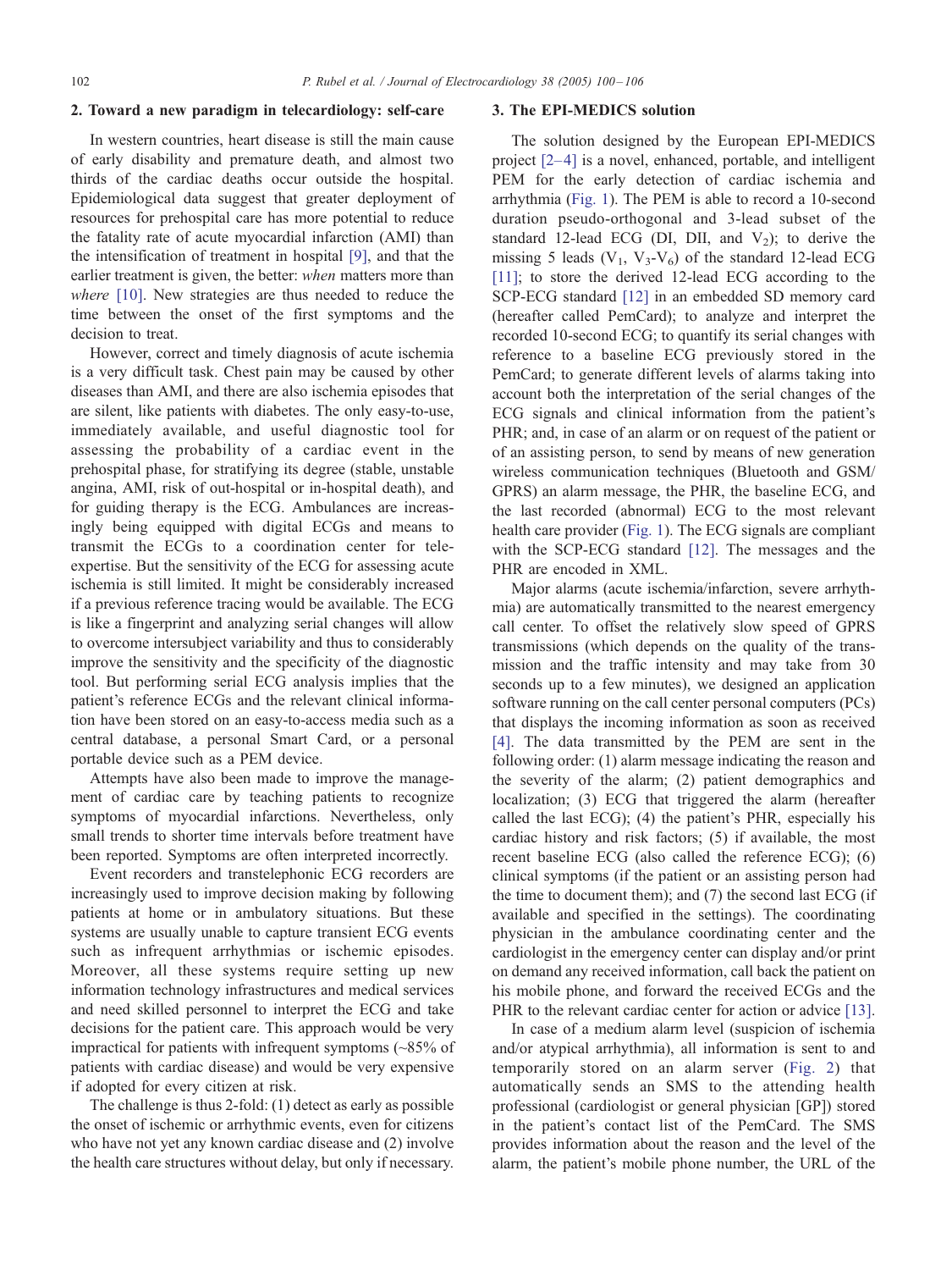<span id="page-3-0"></span>

Fig. 2. Medium alarm scenario. The PEM sends the alarm message together with the last recorded ECG, the reference ECG, and the patient's EHR to the PEM alarm server, which in turn sends an SMS to the attending physician. The latter accesses the alarm server that automatically formats the data according to the type of equipment (PC, Notepad, etc) used to connect to the alarm server and takes the appropriate actions.

alarm server (currently [http://pem-alarm.univ-lyon1.fr\)](http://pem-alarm.univ-lyon1.fr), a 6 digit random ID number, and a password selected at random from an 8-character word length dictionary. The attending physician then accesses the alarm server that automatically formats the data according to the type of equipment (PC, Notepad, etc) used to connect to the alarm server and takes the appropriate actions: contact the patient, change the alarm level to a major alarm and ask the alarm server to forward the totality of the information to an emergency call center, send a tele-expertise request to an expert, and transfer the ECGs stored on the alarm server to the patient's Electronic Health Record (EHR) repository. The information is temporarily stored on the alarm server and automatically erased after a customizable delay of 2 weeks.

In case of a minor alarm (small ECG changes), the PEM displays a short message inviting the user to report about the message at the occasion of one of his next visits to his cardiologist or attending physician. The message content and the automated interpretation results are stored in the PemCard together with the ECG.

Except in the case of a major alarm, the patient/citizen has always the possibility either to inhibit the sending of a medium alarm or to authorize the sending of his/her ECGs and PHR to the alarm server (thus to his attending physician) or to a follow-up call center even in the case when no changes have been detected.

Another scenario is a routine visit to the GP or the cardiologist ([Fig. 3\)](#page-4-0). Let us suppose that a citizen (Mr/Mrs X) has bought a PEM in a drugstore (or that a patient has given his PEM to a family member) and has recorded several ECGs and consults a physician who has never heard about the PEM. Mr/Mrs X complains about problems he/she thinks are of cardiac origin and asks his/her physician for advice. To consult the PHR and/or to update its content, the only tools

that are necessary are a Bluetooth connection and a standard Web browser; no other software has to be installed on the PC of the health professional. The PEM embeds itself a Web server [\[4\]](#page-5-0) that automatically generates HTML pages that can be displayed by any Web browser. Thus, health professionals can access the information stored in the PEM (contacts list, health record, ECGs, settings, backup tools, etc) in the same way they browse the Web; they are in a familiar environment and do not need to learn to use a new software.

## 4. Embedded intelligence

Decision making embedded in the PEM is performed at 4 different levels: detection of arrhythmias; diagnosis of ischemia; generation of alarms (if any) taking into account the severity of arrhythmia and/or ischemia and additional clinical information such as the patient's risk factors; and intelligent management of the alarm messages for handling any communication problem with the contacted health care providers.

Arrhythmia detection and ischemia diagnosis are based on the comparison of the last recorded ECG with a reference ECG. Any ECG stored in the PEM may be marked as a reference ECG by a health professional at the occasion of a consultation of the health record stored in the PEM. This ECG may be either a derived ECG previously acquired by the PEM or a standard 12-lead ECG acquired by any SCP-ECG–compliant digital ECG recorder and then downloaded by the health professional into the patient's PemCard. Arrhythmia detection is rule based. Diagnosis of ischemia is performed by a committee of 100 ANN for unary decision making and 75 ANN for serial analysis. Unary analysis is triggered only if no reference ECG is available.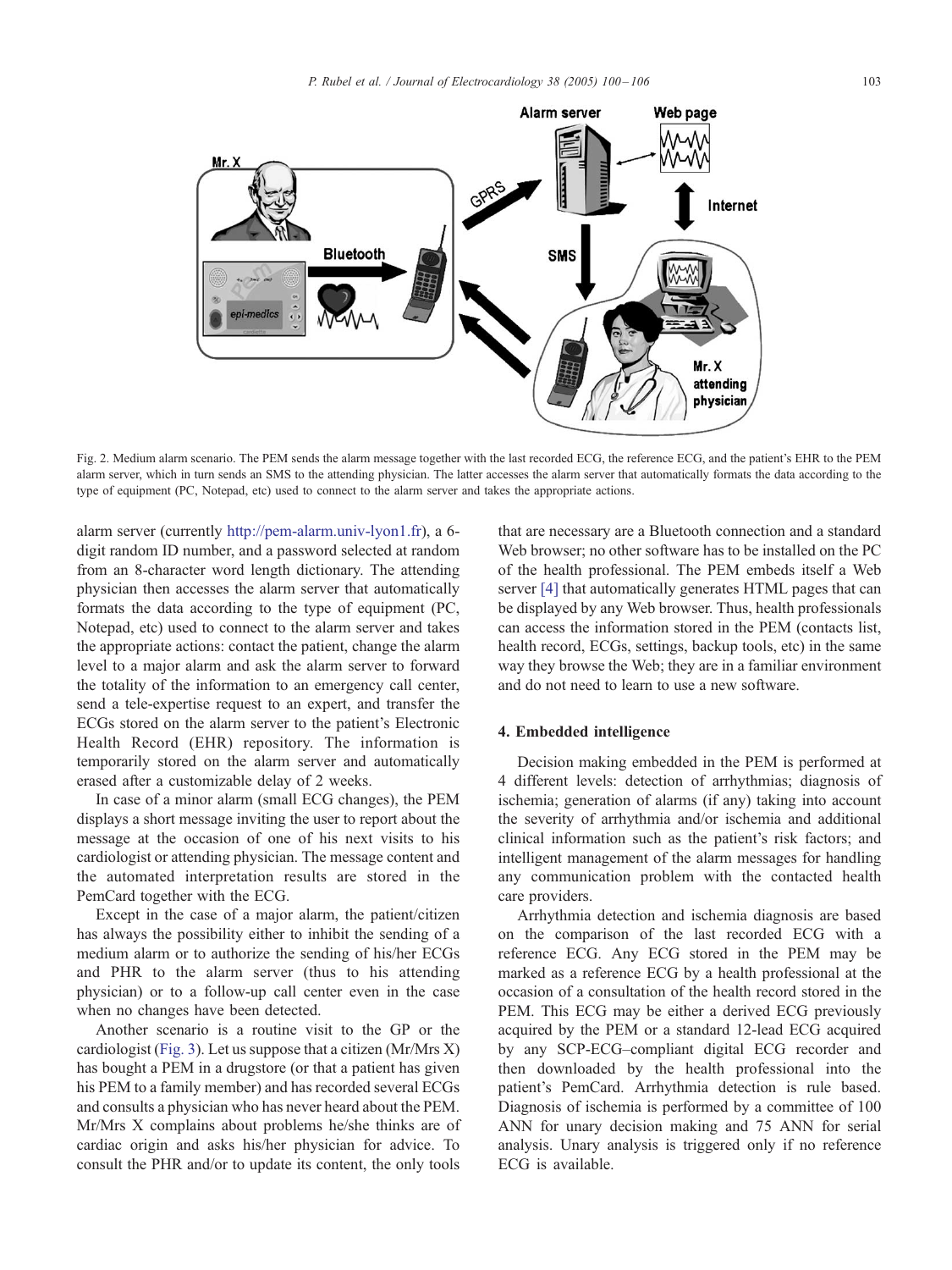<span id="page-4-0"></span>

Fig. 3. Snapshot of the display of part of a patient's cardiology health record and of his/her latest ECG during a routine visit at the physician's office. Only a standard Web browser and RS232 or Bluetooth connectivity are required to access the EHR stored in the PEM Smart Media data card.

Overall evaluation results of the ANN's ischemia diagnosis capability have been reported by Ohlsson et al [\[14\].](#page-6-0) Using a multiexpert approach improves the ischemia diagnosis sensitivity by more than 10% when compared with a median ANN. This improvement is a direct consequence of the application of the central limit theorem. Performing serial ECG analysis adds another 10% improvement in sensitivity. Overall diagnosis accuracy is comparable with an expert cardiologist interpreting the same set of ECGs.

To ease ECG signal analysis and decision-making upgrades, we developed a multiplatform ECG processing software factory. Decision making may also be customized by adjusting the rule-based logic and the ANN output thresholds to the patient specificities in function of the history of false alarms and/or misdiagnoses.

#### 5. An easy-to-deploy, high-performance self-care system

Thanks to the embedded decision making, care providers are involved only if the PEM detects an abnormality or if the patient wishes to have an authorized advice.

Another cost-reducing factor is the fact that no specific infrastructure is required. Communications are based on standard external tools: the mobile phones of patients and health professionals; standard Internet tools; and Web services for the setup or update of the health record and of the software embedded in the PEM devices, for the computation of a patient-specific 3- to 12-lead ECG transformation matrix, for the update of the ANN structure, weights, and biases, and for the customization of the embedded decision-making process to the specificities of the patient (adjustment of the decision making thresholds, weighting of the risk factors, etc) [\[4\].](#page-5-0)

Mastering the software complexity has been overcome by embedding the totality of the software in the PEM devices and in the application servers. Thus, no specific software is required for the end user and/or for the workstations of health professionals. The PEM software and the decision-making rules are easy to upgrade via the Web servers. This approach facilitates the deployment of the EPI-MEDICS solution and guarantees that all PEMs will include the latest ECG signal analysis and decisionmaking components.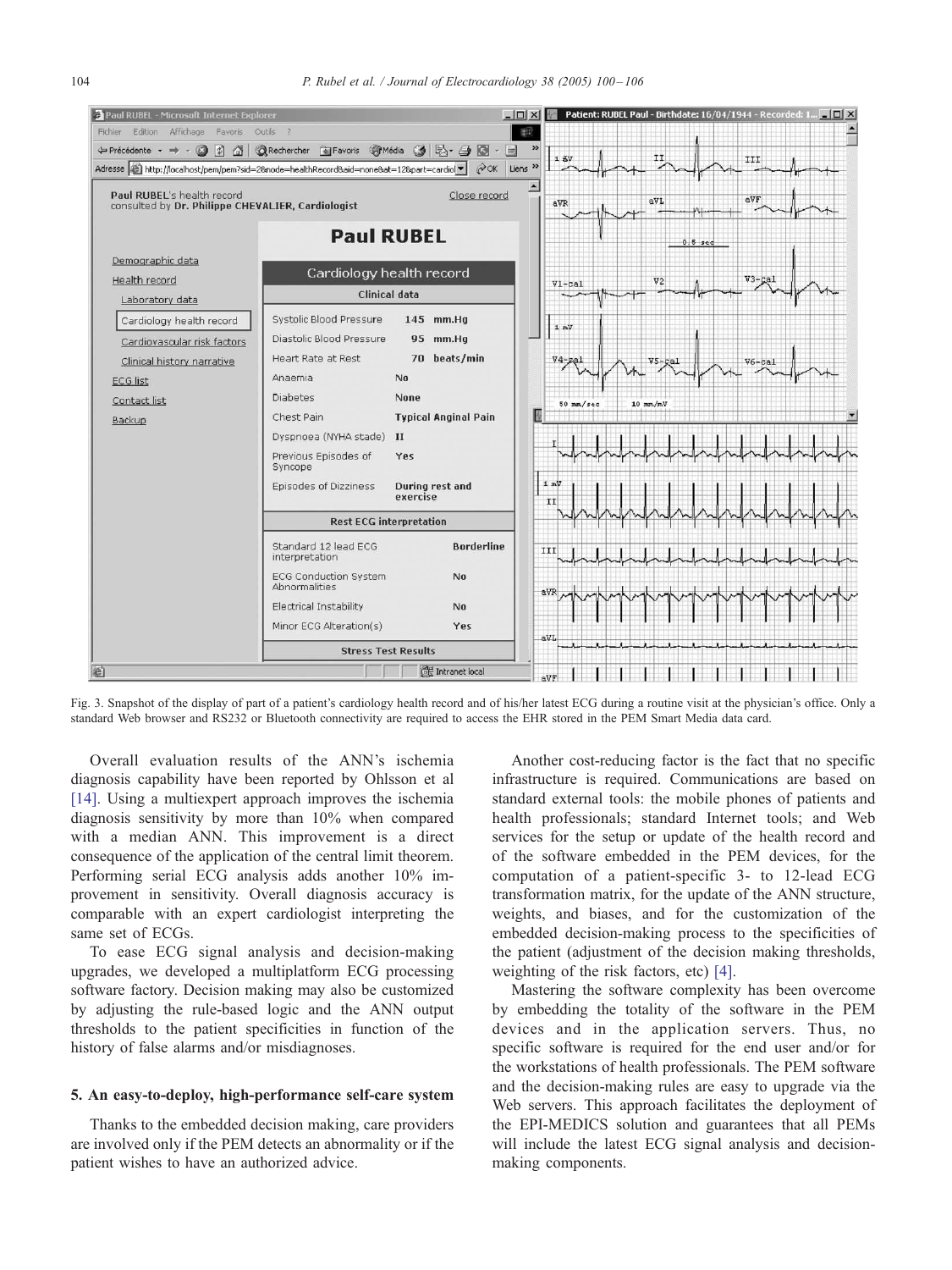<span id="page-5-0"></span>Eighty PEM prototypes have been finalized and evaluated between March and October 2004 according to different clinical use cases in different settings in France, Italy, and Sweden; in the areas of Lyon, Brescia, Catania, Trento, and Lund; and in emergency centers coronary care units, cardiology clinics, offices of cardiologists and GPs, home care and ambulatory care situations, and the like, both by health professionals (9 cardiologists, 10 GPs, ECG technicians, nurses, etc) and by the patients themselves. During the clinical trial, health professionals have recorded 1372 PEM ECGs and 787 standard SCP-ECG–compliant 12-lead ECGs on 794 patients. In self-care situations, the PEM has been used by 188 citizens and patients who have recorded 1287 PEM ECGs. This process is still continuing in the centers of Brescia, Lyon, and Trento on new patients selected according to their risk factors.

Fifty patients have been enrolled in Lyon for the selfcare scenario assessment during the clinical trial. Each patient recorded 12  $\pm$  6.1 ECGs (mean  $\pm \sigma$ ). One patient recorded up to 30 ECGs a day. All tracings except 3% were judged to be of professional quality. Twenty percent of the self-care patients displayed a paroxysmal arrhythmia episode (supraventricular tachycardia, atrial fibrillation, or flutter) during the follow-up period (mean  $\pm \sigma =$ 19.4  $\pm$  16.9 days; range, 3-79 days). One patient displayed an intermittent Wolff-Parkinson-White syndrome. Some of the patients with complaints of palpitations had never been diagnosed before even with 7 days of Holter monitoring.

The PEM and the associated software tools were judged extremely easy-to-use and user-friendly both by patients and by health professionals. The only problem has been in some rare cases an inversion of the left and right arm electrodes cables when using the Mason-Likar electrode positions. This problem will be solved in the next software release by introducing an automated electrode inversion detection module based on the serial comparison of the recorded signals with the reference ECG.

Another interesting result is of psychological order. Several usually anxious patients declared to be much less stressed when having been staffed with the PEM because they feel protected by this kind of equipment.

The capability of the PEM to detect acute infarction in self-care situations remains, however, to be demonstrated because no such event occurred during the clinical trial.

## 6. Conclusion

After decades of development of information systems and telemedicine applications dedicated to hospitals and health professionals, medical informatics is evolving to take account of new eHealth requirements, especially in the domain of home care, self-care, and cyber medicine [7].

We can imagine a near future in which citizens and patients will use, as in the EPI-MEDICS project, smart wearable technologies to produce, transmit, and/or access information anywhere and anytime and, above all, to act as health consumers who are responsible of their own health. They will be able to perform "medical" tests at the early stage of the onset of their symptoms without involving skilled personnel and call for assistance only when needed. Additional services like the flow management process of the PEM alarm messages and of teleexpertise requests to and between health professionals are also being implemented in emergency call centers and/or in the informatics departments of several hospitals [\[13\].](#page-6-0) All these software components will be driven by intelligent mobile agents to facilitate their communication via the XML format and to update the databases storing the patients EHRs with new data collected at home or in ambulatory recording conditions and for efficient data retrieval [\[13\].](#page-6-0) A new era has started: eHealth will become personalized, wearable, and ubiquitous.

#### Acknowledgments

This study was supported in part by the Commission of the European Communities, within the frame of its Information Society Technologies under Project IST-2000-26164.

#### References

- [1] Kerkenbush NL, Lasome CE. The emerging role of electronic diaries in the management of diabetes mellitus. AACN Clin Issues 2003;14:371.
- [2] EPI-MEDICS: project  $N^{\circ}$  IST-2000-26164 from the Information Society Te[chnologies Programme \(I](http://ep-Emedics.insa-Elyon.fr)ST) [of the European](http://www.cordis.lu/ist/home.html) Commission.http://epi-medics.insa-lyon.fr or http://www.cordis.lu/ ist/home.html.
- [3] Rubel P, Gouaux F, Fayn J, Assanelli D, Cuce A, Edenbrandt L, et al. Towards intelligent and mobile systems for early detection and interpretation of cardiological syndromes. Comput Cardiol 2001; 28:193.
- [4] Rubel P, Fayn J, et al. New paradigms in telemedicine: ambient intelligence, wearable, pervasive and personalized. Stud Health Technol Inform 2004;108:123.
- [5] Hansmann U, Merk L, Nicklous MS, Stober T. Pervasive computing. The mobile world. Springer-Verlag: Springer Professional Computing; 2003.
- [6] European Community Information Society Technologies Advisory Group. Scenarios for Ambient Intelligence in 2010, Final Report. European Community: 2001, [http://www.cordis.lu/ist/istag.htm.](http://www.cordis.lu/ist/istag.htm)
- [7] Smith R. The future of healthcare systems. BMJ 1997;314:1495.
- [8] Eysenbach G. Consumer health informatics. BMJ 2000;320:1713.
- [9] The pre-hospital management of acute heart attacks. Recommendations of a Task Force of the the European Society of Cardiology and the European Resuscitation Council. Eur Heart J 1998;19:1140.
- [10] McMurray J, Rankin A. Cardiology-I: treatment of myocardial infarction, unstable angina, and angina pectoris. BMJ 1994;309 (6965):1343.
- [11] Atoui H, Fayn J, Rubel P. A neural network approach for patientspecific 12-lead ECG synthesis in patient monitoring environments. Comput Cardiol 2004;31:161.